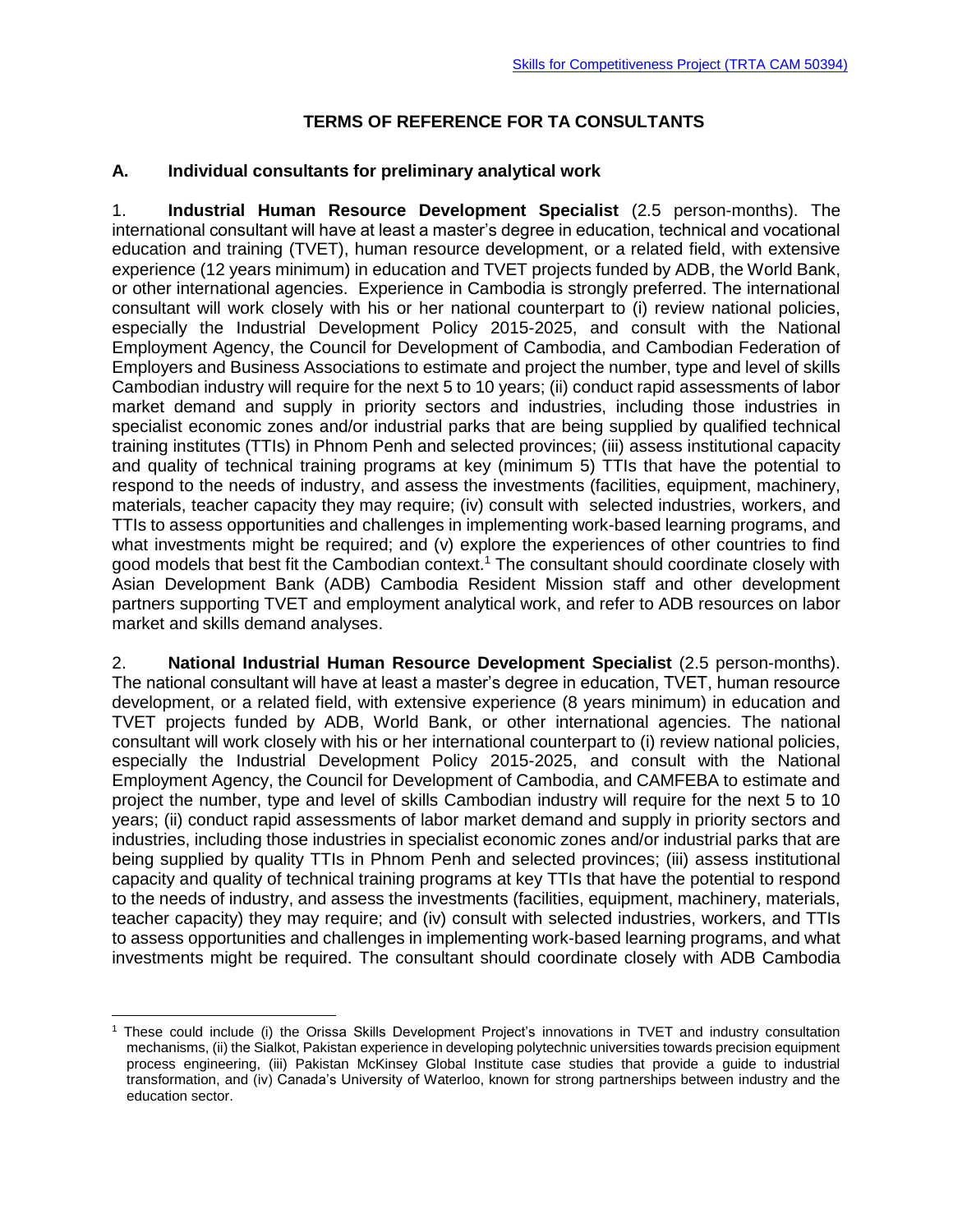Resident Mission staff and other development partners supporting TVET and employment analytical work, and refer to ADB resources on labor market and skills demand analyses.

# **B. Consultants through a consulting firm for project preparation**

# **1. Project background and objectives of the assignment**

3. ADB requires the services of a consulting firm to help prepare the proposed Skills for Competitiveness Project in Cambodia. The proposed project will enhance the skills and competitiveness of the labor force in Cambodia's industrial sector. Industry has been and is expected to continue to be a key driver of the country's robust growth. The project will support the new national priority of transforming and modernizing Cambodia's industrial structure from laborintensive to skills-driven by 2025. It will promote the development of human resources in high value-added industries where the demand for labor is significant, by (i) strengthening postsecondary technical training institutes in selected priority sectors; (ii) promoting work-based learning programs in industry; and (iii) supporting implementation of the government's proposed new national skills development fund. The project cost is estimated at \$60.6 million of which ADB will finance \$60 million through concessional ordinary capital resources. Both the ensuing loan and the transaction technical assistance (the TA) are included in the Cambodia Country Operations Business Plan 2018–2020.

# **2. Scope of services**

4. The consultant team will work with the project management unit of the Directorate General for Technical and Vocational Education and Training (DGTVET) in the Ministry of Labor and Vocational Training (MLVT) to support the studies, analysis, due diligence, implementation arrangements, and document preparation required for the ADB Board of Directors to approve the proposed project in January 2019.

# **3. Key expertise required**

5. Proposing entities will determine the number and nature of experts they will require to achieve the objectives of the contract, in accordance with their proposed approach and methodology. However, ADB requires a minimum of 3 key experts: an international team leader and a national deputy team leader (both engaged for 10 person-months each spread over a 12 month period), and an international procurement specialist (inputs to be determined by the proposing entities). Other international and national non-key experts required for the assignment, and their level of effort in person months, will be defined by the proposing entities. The overall team will demonstrate expertise in TVET planning and management, industrial human resources development, work-based learning, skills development funds, private sector engagement, civil engineering and TVET facilities planning, economic and financial analysis, social marketing, gender and social analysis, safeguards (environment, resettlement, and indigenous people, per the ADB Safeguards Policy Statement), and in conducting due diligence for ADB project preparation.

6. **Team leader (international).** The specialist should have a master's degree at minimum in education, TVET, or a related field with extensive experience (12 years minimum) in education and TVET projects funded by ADB, the World Bank, or similar international agencies. The consultant should demonstrate an understanding of TVET policies, curriculum and teacher training in Cambodia and will require the strong management and analytical skills needed to design a feasible and high-quality project based on ADB requirements. The specialist will further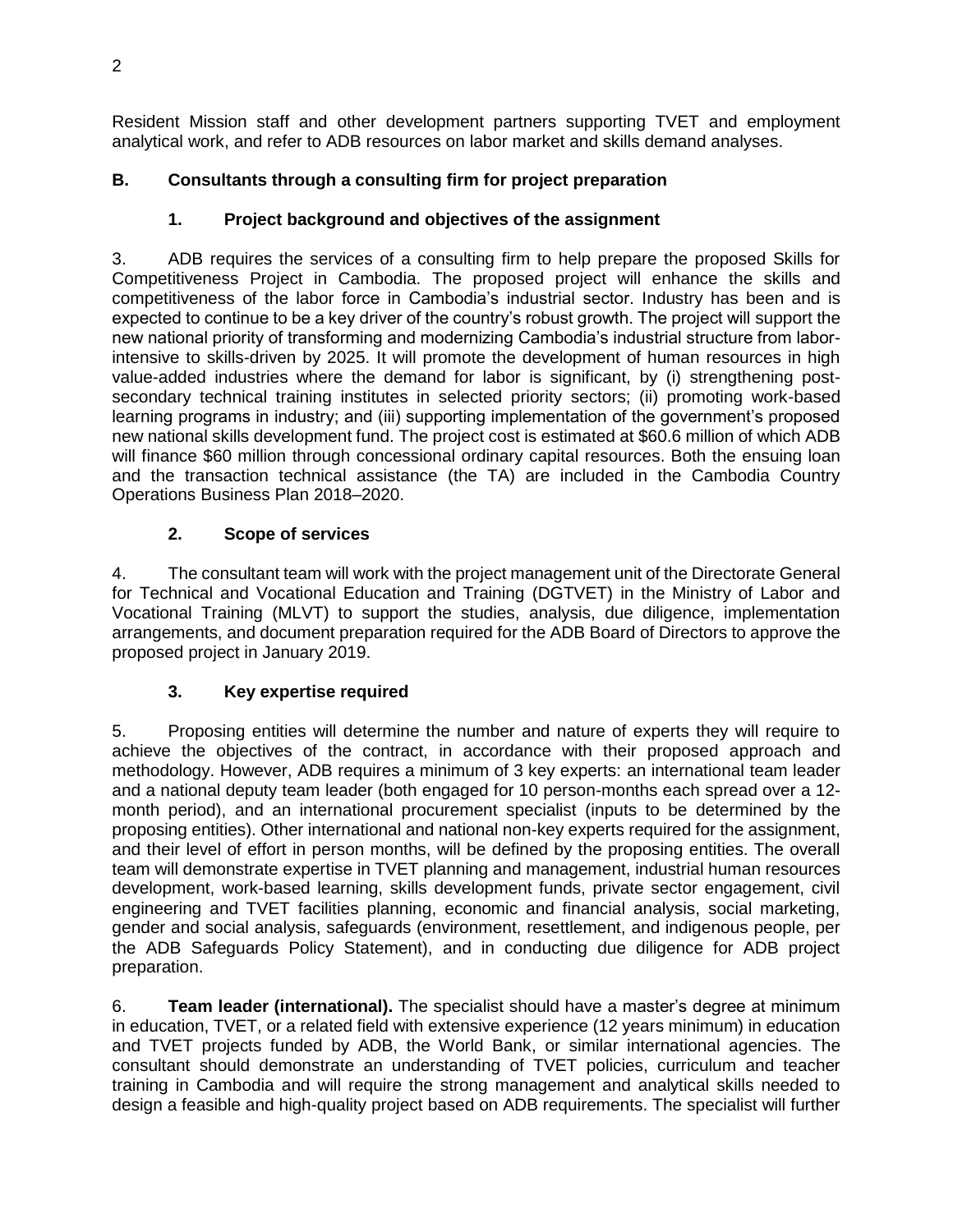need the good communication and coordination skills required for a participatory approach to project design involving local authorities, development partners, TTIs, and industry skills councils, firms, and workers. As a team leader, the specialist will have overall responsibility for planning and implementing all outputs of the TA, and will be primarily responsible for preparing all the required documentation. The specialist's tasks will include but not be limited to:

- (i) Overseeing and contributing to the reports and due diligence assessments included in the detailed outputs section;
- (ii) Developing a work plan and participation strategy with major stakeholders;
- (iii) Reviewing and analyzing Cambodia's TVET sector and key TVET institutions and identifying potential TTIs for support;
- (iv) Proposing indicators and collecting baseline data for measuring the impact, outcome, and outputs of the proposed project (with specific gender targets and actions in accordance with the gender equity theme);
- (v) Assessing the training needs of counterparts and organizing workshops for participatory project design and dissemination;
- (vi) Overseeing the preparation of cost estimates for the proposed loan based on project outputs in close collaboration with the executing agency and implementing agencies (including selected TTIs, MEF, and Ministry of Education, Youth and Sport);
- (vii) Analyzing the constrains and challenges encountered under past and ongoing development partner financed projects and proposing remedial measures;
- (viii) Recommending appropriate loan covenants; and
- (ix) Preparing a draft project implementation plan and project administration manual.

7. **Deputy team leader (national).** The specialist should have a master's degree at minimum in education, TVET, or a related field, with extensive experience (8 years minimum) in international education and TVET projects funded by ADB, the World Bank or similar international agencies. The consultant should demonstrate an understanding of TVET policies, curriculum and teacher training and will require the strong English and Khmer language, management and analytical skills needed to design a feasible and high-quality project. The specialist will further need the good communication and coordination skills required for a participatory approach to project design involving local authorities, development partners, TTIs, and industry skills councils, firms, and workers. As a deputy team leader, the specialist will support the team leader in all aspects of planning and implementing all outputs of the TA, and will additionally be responsible for quality control of the Khmer language versions of all the required reports. The deputy team leader will support tasks  $(i) - (ix)$  listed in the team leader's terms of reference.

8. **Procurement specialist (international).** The expert should have an advanced degree and demonstrate extensive experience in procurement capacity assessment, development of procurement plans and preparation of bidding documents for ADB-funded investments, ideally in the education sector. Experience in Cambodia would be an advantage. The procurement specialist's outputs include (i) preparing the procurement plan and executing agency procurement capacity assessment in accordance with ADB Procurement Policy (2017) and Procurement Regulations for ADB Borrowers (2017); (ii) helping MLVT prepare a plan prior to loan negotiations covering the whole implementation period of procurement activities; (iii) identifying the constraints and challenges in procurement operations; (iv) collecting data including market prices on equipment procurement to contribute to the preparation of the project cost tables; (v) preparing a realistic schedule and cost estimate for design, supervision, inspection, and maintenance of proposed procurement activities; (vi) developing master bidding documents for all procurement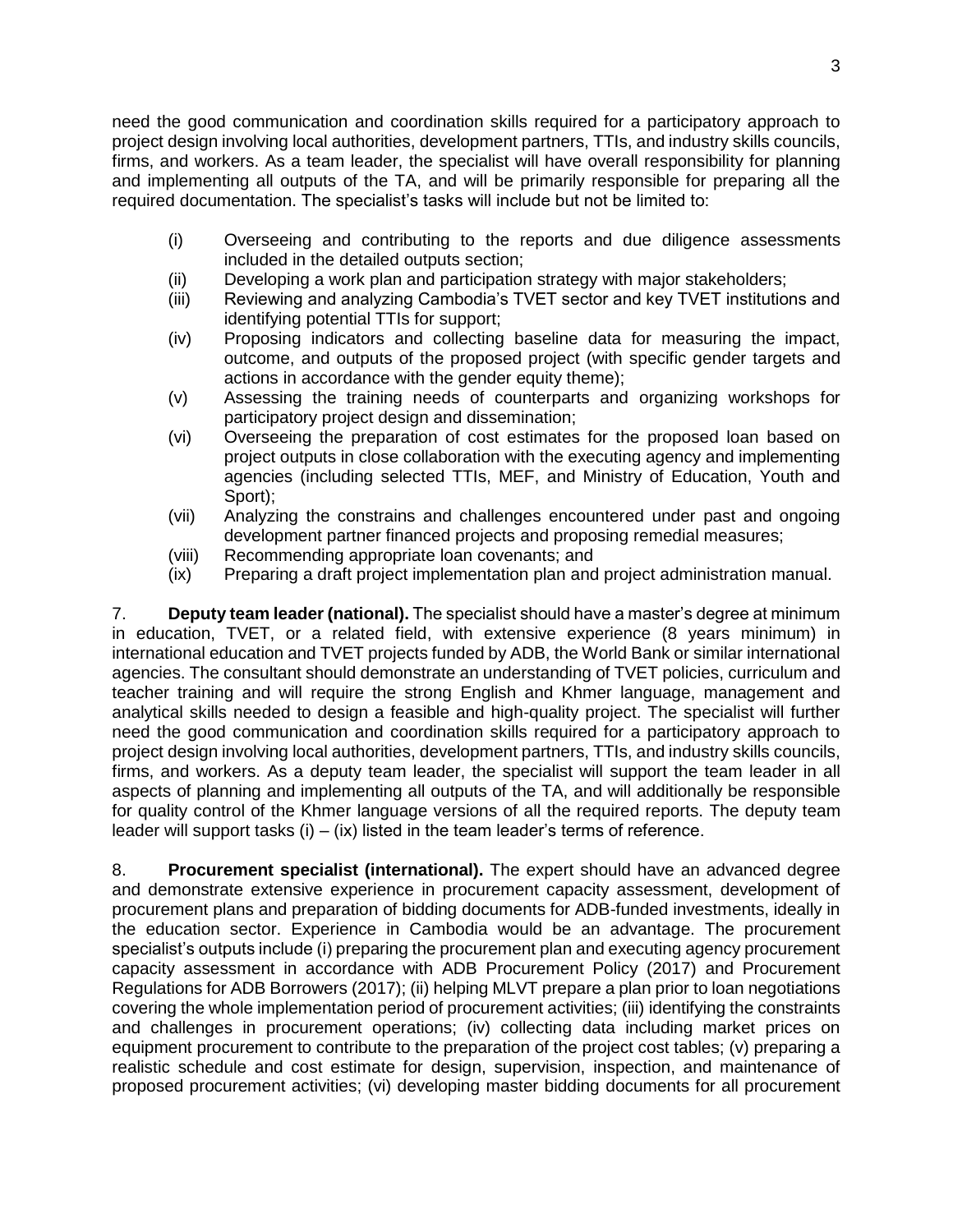except civil works;<sup>2</sup> and (vii) organizing capacity development workshops for procurement for the EA and IAs for the loan.<sup>3</sup>

9. In addition to the above required three key experts, the proposing entities should also include in their technical proposal, in the personnel work plan, and in their financial proposal all other 'non-key experts' required in accordance with their proposed approach and methodology to cover the required expertise and deliver the required outputs. The proposing entity must also determine and indicate the number of person months for which each key and non-key expert will be required. In all cases, experience in Cambodia and knowledge of Khmer will be a distinct advantage.

10. All experts engaged under the contract, whether key or non-key, must be citizens of one of the ADB eligible countries.

#### **4. Detailed outputs of the assignment**

- 11. The consulting contract will deliver three key outputs:
	- a. Determining the scope and coverage of the proposed project
	- b. Completing the due diligence requirements, and
	- c. Preparing project implementation arrangements

12. **Scope and coverage of the proposed project determined**. The TA will determine the scope and feasibility of proposed project investments, ranging from capacity building to civil works and equipment to teacher upgrading and professional development to institutional strengthening (as described in the project concept paper and the TRTA Report). The TA will also assist in the identification of target sectors and institutions (polytechnics and technical universities) for support, and undertake TVET facility planning. Consultations, workshops, focus group discussions with key stakeholders (e.g. government, development partners, TVET providers, major industry partners, workers) will be required to deliver this output.

13. TVET facility planning will involve (i) assessing the need for expansion of facilities at selected polytechnics and technical universities; (ii) preparing a civil works plan in accordance with ADB Procurement Policy (2017, as amended from time to time) and Procurement Regulations for ADB Borrowers (2017, as amended from time to time); (iii) collecting data for civil works to contribute to project cost tables; (v) providing inputs related to civil works to the procurement plan and implementation schedule; (vii) providing inputs on civil works to the environment and resettlement safeguard reports; and (viii) preparing a realistic schedule and cost estimates for design, supervision, inspection, and maintenance of proposed civil works.

14. Developing partnerships with local industries will be key to the success of the ensuing project, as the selected TTIs will need to work closely with them to develop training courses and promote work-based learning. Yet capacity of TTI leaders and teachers to set up and sustain such

 <sup>2</sup> The project concept paper states that master bidding documents (MBD) will be prepared. The procurement of works and goods will either be new construction or expansion of existing facilities of public TTIs. Provision of equipment for new programs may not be uniform and may require different procurement. If the nature of necessary works and goods are largely different, preparation of first bidding documents for specific packages may be more effective than preparation of MBD. The TRTA consultants will reassess the necessity of MBD once the procurement packages are identified.

<sup>&</sup>lt;sup>3</sup> The specialist should coordinate with the Cambodia Resident Mission, which plans to provide targeted capacity development to the executing agency project administration (procurement, financial management and monitoring and evaluation) under a Capacity Development Technical Assistance for Strengthening Capacity for Improved Implementation of Externally Funded Projects in Cambodia (approved May 2017).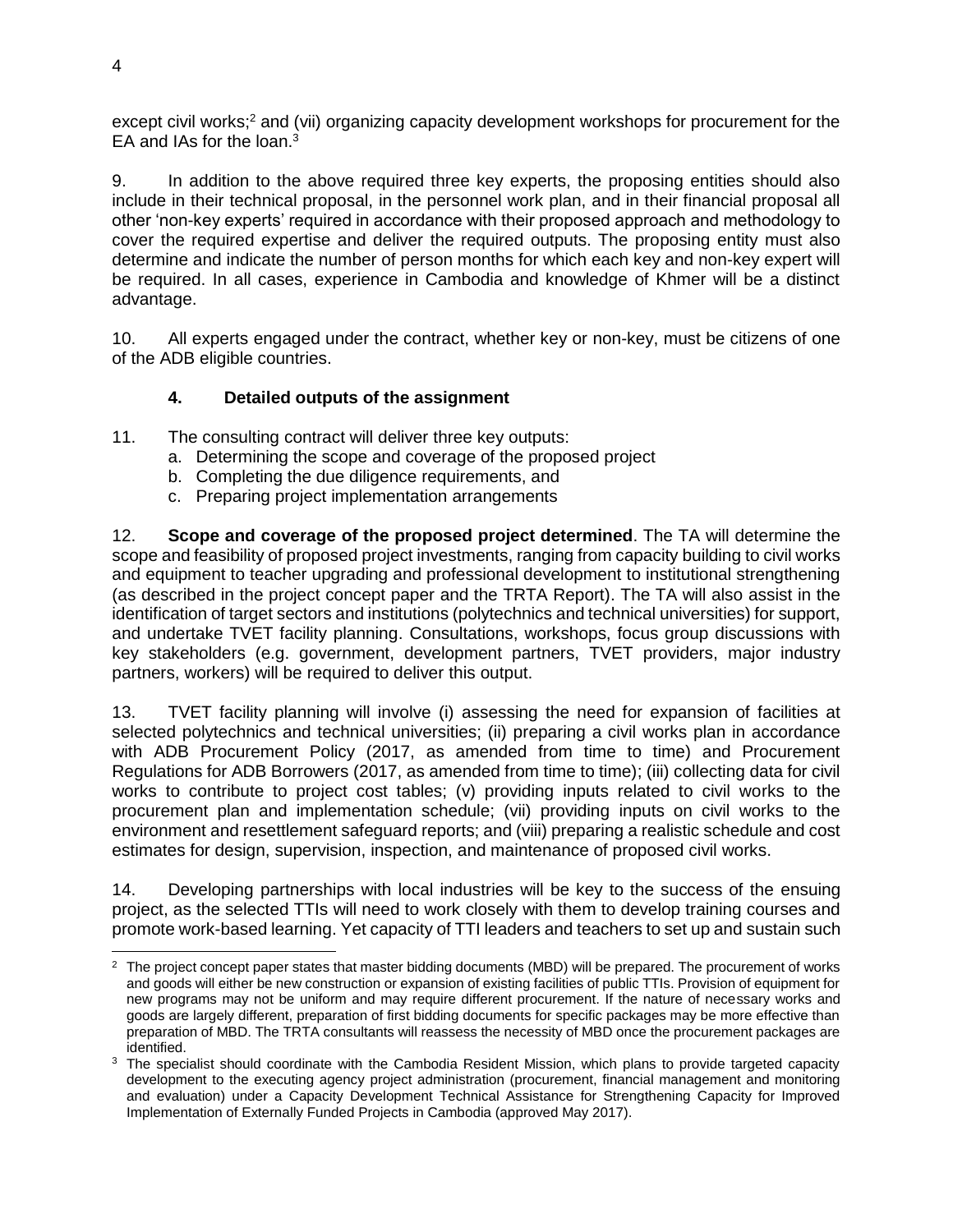partnerships is usually weak. The TA should include an assessment of training needs in this area for TTI leaders and teachers and propose a series of interventions to strengthen TVET institutions' capacity to develop such partnerships. The TA should also explore the design of interventions to help selected TTIs establish partnerships with international training providers with a solid track record in the selected industries.

15. **Due diligence requirements completed.** These include the following due diligence assessments, following the respective ADB guidelines: (i) financial management and procurement capacity; (ii) economic and financial analysis; (iii) program impact; (iv) social and environmental safeguards; (v) poverty, social and gender analysis; and (vi) risk assessment.

16. The project aims at gender as a theme (the highest level of gender mainstreaming), per ADB's gender and development guidelines. The TRTA outputs include a gender assessment report, gender monitoring indicators for the project's design and monitoring framework (DMF), and a gender action plan aligned with the overall DMF to guide achievement of the gender targets. The team's gender and social development specialists will prepare poverty, social and gender analysis to assess the social impact of the proposed loan project in accordance with the *Guidelines for Incorporation of Social Dimensions in ADB Operations*; identify challenges and constraints to women's participation in post-secondary TVET; collect sex-disaggregated baseline data particularly for each sector; and develop specific gender design elements under each of the project's outputs, including measures to support women in non-traditional and higher value-added skill areas. The consultant team will benefit from the lessons learned from previous TVET and education sector projects in terms of gender equality results.

17. The following table summarizes the due diligence outputs of this assignment:

| <b>Due Diligence Outputs</b>                                                                                        |
|---------------------------------------------------------------------------------------------------------------------|
| Development coordination                                                                                            |
| Economic analysis                                                                                                   |
| Financial management assessment, financial evaluation, and financial analysis                                       |
| Gender analysis, collection of baseline data and gender action plan                                                 |
| Project administration manual including design and monitoring framework                                             |
| Risk assessment and management plan                                                                                 |
| Safeguard documents on environment, involuntary resettlement, and indigenous peoples                                |
| Summary poverty reduction and social strategy                                                                       |
| Note: The project's indicative environmental safeguard category B requires an Initial Environmental Examination and |

t's indicative environmental safeguard category B requires an Initial Environmental Examination and Environmental Management Plan

Source: Asian Development Bank

18. **Project implementation arrangements prepared.** The TA team will prepare the cost estimates and financing plan, master bidding documents, and the project administration manual including a design and monitoring framework with baseline data and a procurement plan.

19. Other reporting requirements include (i) an inception report within 3 weeks of mobilizing the consultant team to confirm work schedules and deliverables, (ii) an interim report by April 2018 with updates on the status of each deliverable with substantial drafts attached, and (iii) a final report that submits final versions of all deliverables.

### **5. Preparation of proposals**

20. Proposing entities are requested to prepare a detailed description of how they propose to deliver on the outputs of the contract in the section of their proposal called 'Approach and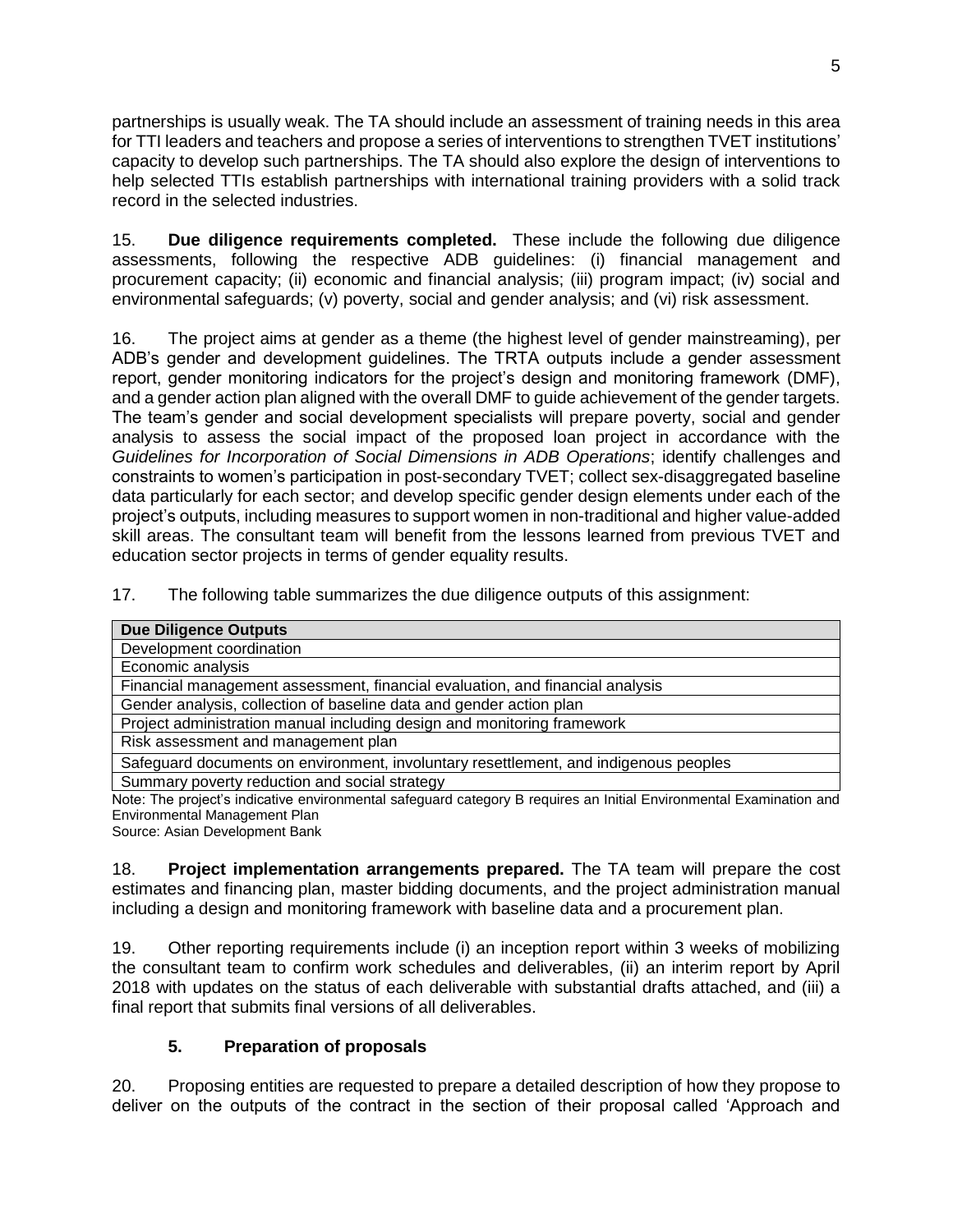Methodology.' In this narrative, entities should be explicit in explaining how they will achieve the outputs. They should include any information on their existing activities on which they may build, what staff will comprise the TA team, and their specific tasks and outputs.

21. Firms must also describe their experience in Cambodia and their ability to operate in the Khmer language.

22. Only one curriculum vitae (CV) must be submitted for each key and non-key expert included in the proposal. Only the CVs of key experts will be scored as part of the technical evaluation of proposals. The CVs of non-key experts will not be scored, but ADB will review and individually approve or reject each CV for each non-key expert position in the proposal.

23. All positions under the contract, both key and non-key experts, must be included and budgeted for in the financial proposal in accordance with the person-month allocation for each, as defined by the proposing entity.

### **6. Duration and location of the assignment**

24. Experts will be based in Phnom Penh, Cambodia. The duration of the assignment is 12 months from the contract start date, expected to be by January 2018, with inputs front-loaded to prepare for the loan fact-finding mission anticipated to take place by end May 2018 (before national elections). The full package of loan documentation will be completed for ADB's internal review process by August 2018. The final phase of the assignment in Q4 2018 will focus on finalizing design documents based on comments received and ensuring project implementation readiness.

## **C. Individual consultants for piloting the skills development fund**

25. **International Skills Development Fund Specialist** (12 person-months, intermittent over 24 months). The international specialist will have a post-graduate degree in public policy, economics, business or a related field, and at least 15 years of international and regional experience in public-private partnerships for skills or human resource development. The specialist will work closely with MEF General Department of Policy, and MLVT Directorate General of Technical and Vocational Education and Training (DGTVET). The specialist will have the following tasks:

- (i) review the ADB-financed feasibility study's recommended options for the skills development fund (SDF), and MEF's proposed skills development fund framework;
- (ii) work closely with MEF policy experts, especially General Department of Policy staff, to develop the SDF governance framework, monitoring and evaluation guidelines, and reporting standards and guidelines;
- (iii) provide technical assistance to build capacity of the SDF management body to monitor the SDF pilot;
- (iv) provide technical advice to the General Department of Policy research team and SDF management on conducting labor market analysis useful for the design and monitoring framework and produce knowledge products for policy and program formulation and dissemination;
- (v) work closely with the TRTA team leader and deputy team leader to provide inputs to the ADB Skills for Competitiveness Report and Recommendation of the President (RRP) to the Board of Directors and develop assigned linked documents;
- (vi) prepare inputs for DGTVET to include in its TRTA technical and financial progress